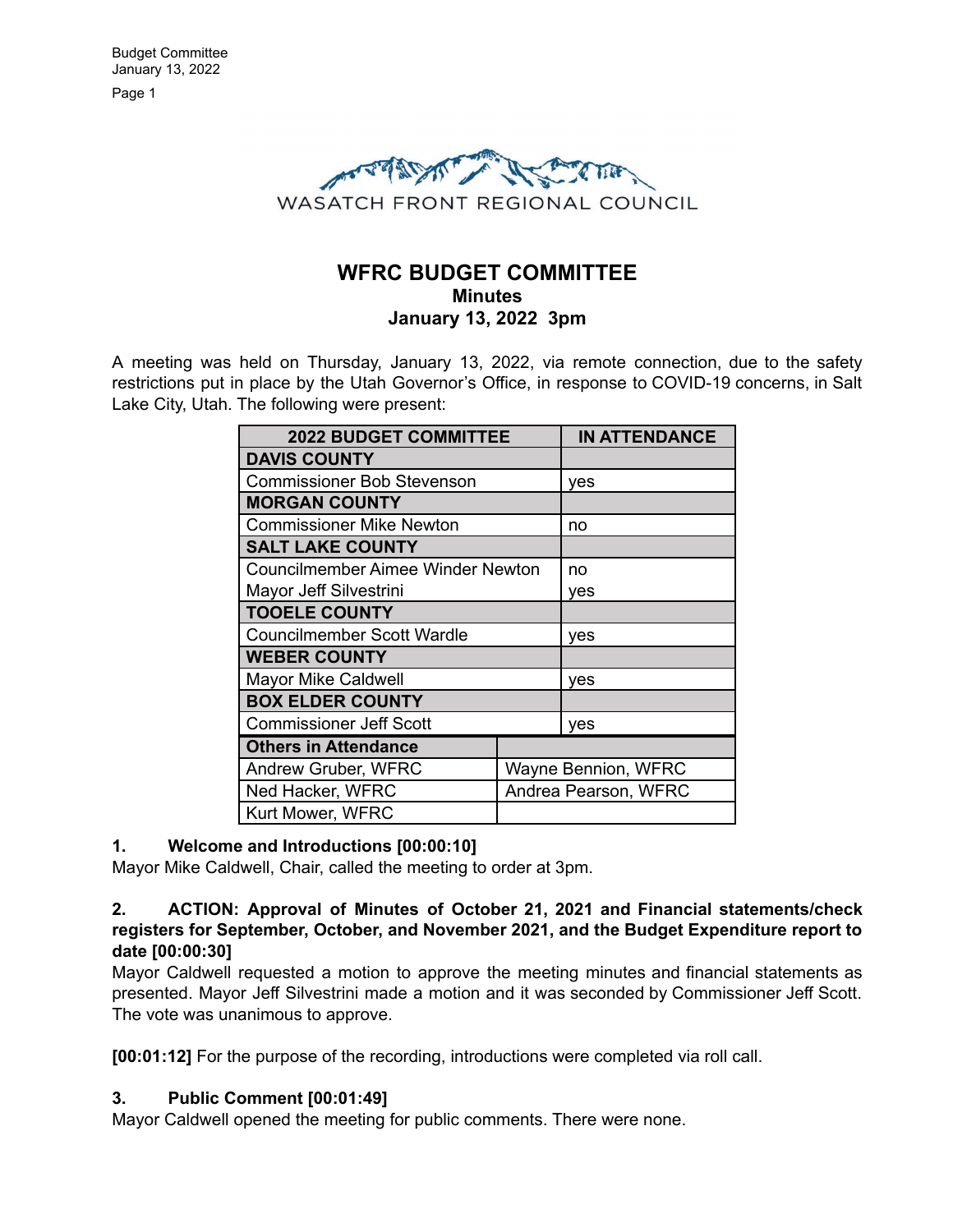Page 2

### **4. ACTION: FY22 Budget Amendments [00:02:00]**

Mayor Caldwell turned the time to Andrew Gruber, WFRC. Mr. Gruber explained that WFRC's budgets for each future fiscal year are adopted in May of each year, and amended in October once the financial books are closed and final revenue and expenditures are determined that carry forward from the previous fiscal year. Occasionally, a budget amendment is needed when additional, unexpected funding is received in the middle of a fiscal year.

Intermountain Healthcare, in coordination with Zions Bank, will provide a donation to WFRC of \$500,000 in two annual installments of \$250,000 in 2022 and \$250,000 in 2023. The first installment is to be paid in early 2022. Intermountain is also making a comparable contribution to the Utah League of Cities and Towns. It is WFRC's intention to coordinate with Intermountain, Zions, ULCT, and our member cities and counties to utilize these funds in as effective a manner as possible. This may include coordinating the use of these funds with other funding sources and WFRC programs, including but not limited to the Transportation and Land Use Connection Program (TLC).

The proposed budget amendment reflects the first year of this donation of \$250,000. It has not yet been fully determined what percentage of these funds will be used for staff costs and for consultant costs, therefore the funding is included in a distinct line item.

**[00:12:30]** Mayor Jeff Silvestrini made a motion and it was seconded by Commissioner Bob Stevenson. The vote was unanimous to approve.

# **5. Infrastructure Investment and Jobs Act (IIJA): Impact on WFRC [00:12:59]**

Andrew Gruber, WFRC, provided information on the Bipartisan Infrastructure Law (formerly known as the Infrastructure Investment and Jobs Act), which was authorized in November 2021. This Act provides for over \$550 billion across the nation in new funding above baseline levels over five years for roads, bridges, rail, transit, ports, airports, water, broadband, and other infrastructure programs. Mr. Gruber reviewed the IIJA funding framework and estimated WFRC budgetary impacts.

### **6. Status Updates [00:20:28]**

### **a. Compensation and Performance Analysis [00:25:40]**

Mayor Caldwell invited Kurt Mower, WFRC, to discuss the efforts of an internal compensation and performance analysis. One of WFRC's adopted goals is "maximiz[ing] the health, happiness, and productivity of an excellent staff." Last year, during the COVID pandemic, WFRC Staff was working remotely and within our Region, and across the country employees were making or considering significant changes in how, where and with what type of organizations they were planning to work. All of this has contributed to a historically tight labor market and rising wages. With that in mind, the staff leadership had several internal discussions on how to ensure WFRC was able to retain and attract excellent staff and that our compensation plan was appropriately positioned in the market (not too low or too high). WFRC released a Request for Qualifications in April 2021 and subsequently selected and hired the firm Personnel Systems & Services, Inc. (PS&S) in May 2021. The scope of the consultant's work includes: reviewing and updating job descriptions; developing and conducting a salary survey and compensation analysis; updating the compensation plan and policy; and, updating the performance and evaluation process. The consultant continues to make progress and completion of the study and staff analysis of the results is anticipated for the spring of 2022.